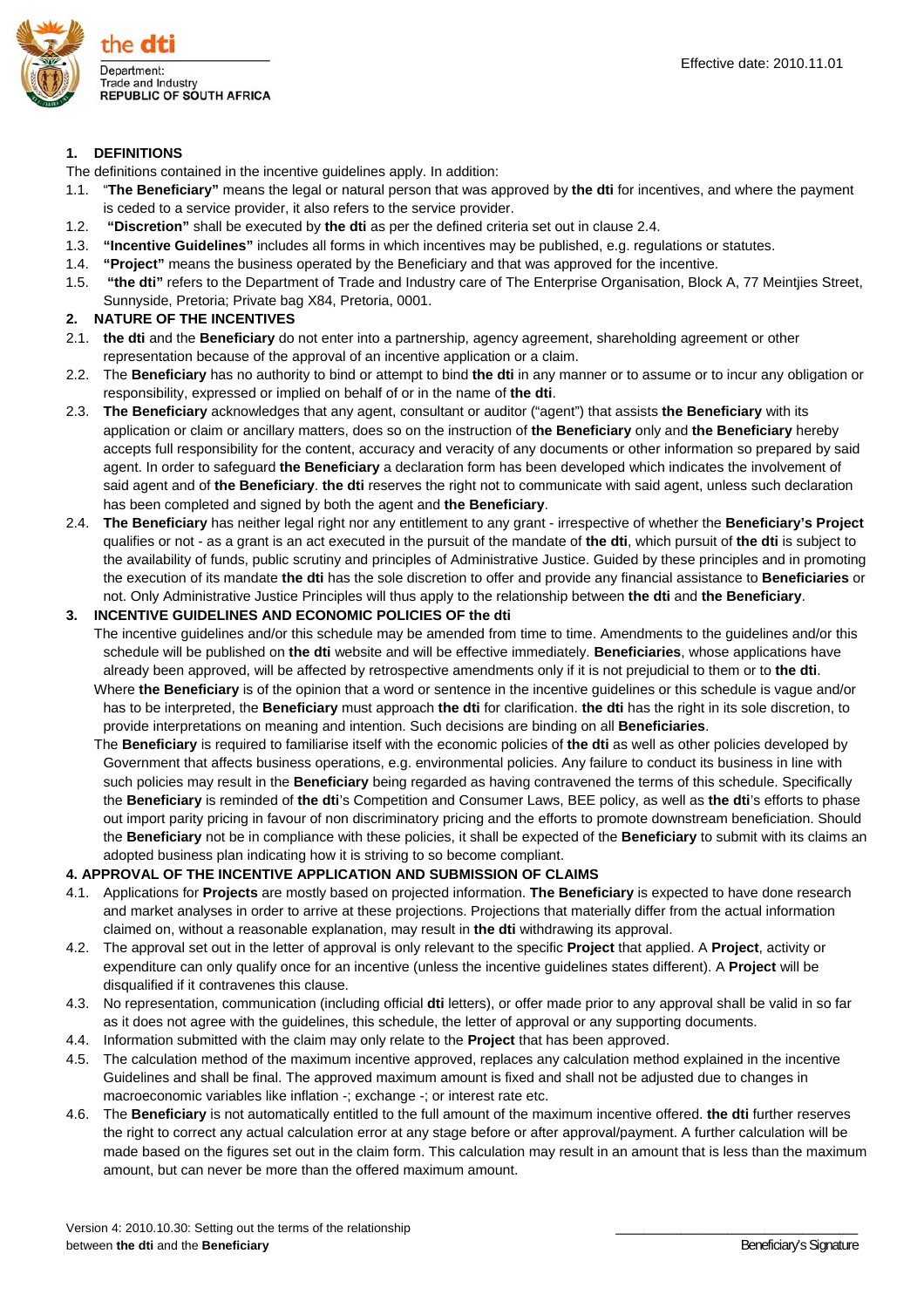### **5. AMENDMENTS TO THE INFORMATION SUBMITTED BY THE PROJECT**

- Any change (including amendment, addition or variation) in the information set out in the application which is relevant to the approved incentives, must immediately be communicated to **the dti** in writing. This includes, but is not limited to, changing an approved Network Facilitator or Service Provider, and changes to time frames.
- The **Beneficiary** must request written approval from **the dti** that the planned changes do not affect the incentive in a manner that is unacceptable to **the dti**, before the planned changes take place. The decision to amend the information submitted for the incentive shall be solely in the discretion of **the dti** and is final.
- **the dti** may accept the change; or may refuse to make the change applicable to the approval; or may accept the change as part of the approval, but make the approval subject to (additional/other) conditions; or may reject the whole application or claim based on the planned changes. The application or claim shall be rejected where, amongst others, the **Beneficiary**  will no longer qualify for the incentive because of the planned changes.

An approval of an amendment may affect the approved incentive amount.

## **6. PAYMENT OF THE INCENTIVE**

- 6.1. **the dti** or its representative (including independent engineers/other experts) may visit the premises where the **Project** is conducted/executed/produced/recorded/edited and inspect such **Project** before or after it approves an application or claim. **the dti** may do this with or without prior notice.
- 6.2. Such inspection will be among other things, to verify the information submitted with the application and/or claim and to inspect the premises, financial books, technology, documents, reports and any other information that may pertain to this incentive, or to another related or relevant entity or - **Project**.
- 6.3. The **Beneficiary**, or its successor in title (including the executor/trustee of a deceased/sequestrated/liquidated estate), must keep records (electronic or paper) of all documents relevant to the incentive for five (5) years after it received the last payment. This includes, but is not limited to, a copy of its application and all its claims; originals of documents submitted with the application and claims or on which the application and claims were based; Copies of reports or other information provided to **the dti** and relating to the incentive; invoices, lease agreements and registration and licensing documents.
- 6.4. The **Beneficiary** must allow **the dti** reasonable access to the records mentioned in paragraph 6.3 above, during normal business hours and must also provide **the dti** with any information required for the inspection. Should the **Beneficiary** hinder **the dti** or its representative and/or refuse access to such records in any way so that the inspection cannot be effectively completed, **the dti** may summarily disqualify the application and/or claim.
- 6.5. **the dti** may verify the information contained in the application, claim and/or supporting documents by carrying out an independent investigation. To do such an investigation **the dti** may contact any person which **the dti** feels may be of assistance. If the Beneficiary hinders **the dti** or its representative in any way so that the investigation cannot be effectively completed, **the dti** may summarily disqualify the application and/or claim and recover any payments already made.
- 6.6. Should **the dti** find that a price claimed by the Beneficiary is not market related **the dti** may in its sole discretion, and despite the contents of the letter of approval, reduce the amount to a market related price, or may reject the full claim.
- 6.7. **the dti** shall only evaluate claim forms that are fully and correctly completed to the satisfaction of **the dti** (including that all required supporting documents are attached). Approval and/or payment of a claim are in **the dti**'s sole discretion.
- 6.8. **the dti** shall make payment within 30 calendar days after an approval by **the dti** of the relevant claim in accordance with the requirements and conditions of the incentive scheme's guidelines (which may include a physical inspection). **the dti** may delay payment for an indefinite period, provided that it shall inform the **Beneficiary** for the reasons for such delay so as to ensure that no delay is for unjust administrative reasons.
- 6.9. Payment shall be made directly into the bank account of the **Beneficiary** only. The **Beneficiary** must notify **the dti** of the correct account details in writing when submitting its claim form.
- 6.10. No interest shall be payable by **the dti** on any amounts due and payable. Payment is subject to availability of funds as approved by National Treasury and Parliament annually and allocated to **the dti** through a Division of Revenue Act.
- 6.11. Where a service provider is involved in terms of the incentive guidelines, **the dti** accepts no liability for non-performance, poor or failed execution of the activity/ies by a service provider or for damages or penalties incurred by the **Beneficiary** for using the services of a service provider.
- 6.12. It is the duty of the **Beneficiary** to inform **the dti** in writing should any of the instances below occur and **the dti** reserves its rights in the event of any of the instances occurring to reject a claim and/or refuse any further payment:
- 6.12.1. the **Project** stops manufacturing/production/operations for any reason. This includes provisional/final liquidation (or sequestration of the sole proprietor/partner/firm); becoming dormant; being destroyed. It is irrelevant whether this cessation is permanent or temporary (seasonal **Projects** must at least be operational during the relevant seasons);
- 6.12.2. the **Beneficiary** enters into a compromise offer/arrangement with creditors/is placed under judicial management;
- 6.12.3. where investment is required, the **Project** reduces qualifying investment without replacing it with qualifying investment;
- 6.12.4. the **Project** reduces jobs/permanent staff or reduces permanent staff in favour of casual, contract or temporary staff;
- 6.12.5. the **Project** stops complying with the incentive guidelines and/or this schedule.
- 6.13. The **Beneficiary** is required to report to **the dti** in writing within 7 (seven) days any discrepancy (insufficient/excess) on payments made and must repay to **the dti** within 7 (seven) days from such report any excess received.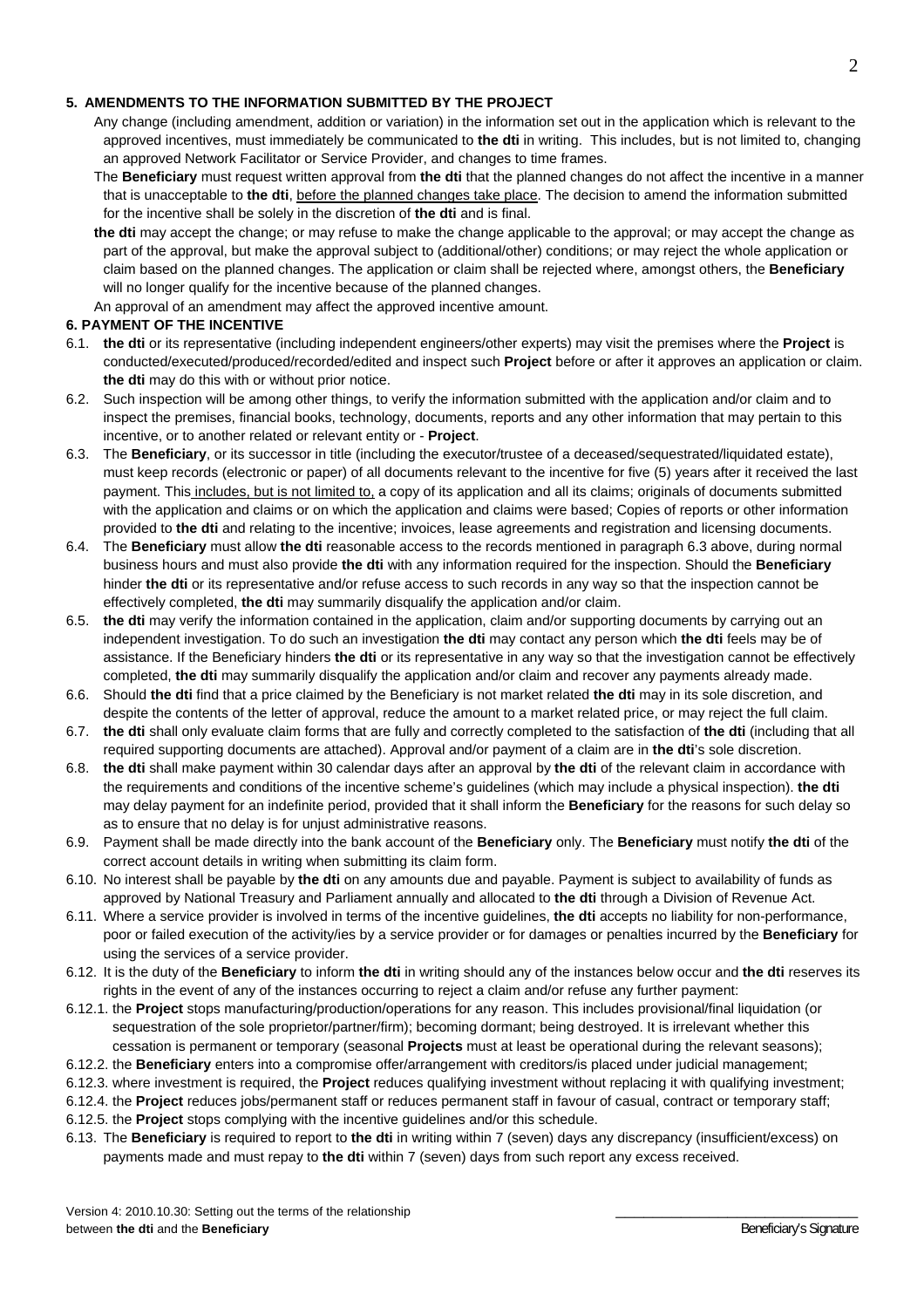6.14. Any erroneous payment (including those resulting from a miscalculation, mistake, or irregularity) will immediately be recoverable and may be deducted from any future payments which are, or will become, payable. **the dti** reserves the right to reverse, apportion or recall any payment or any part thereof at its sole discretion. **the dti** levies interest at the rate prescribed in terms of the Public Finance Management Act, 1999 Act No. 1 of 1999 on any outstanding amounts payable as from 30 days of date of demand.

## **7. MONITORING**

- 7.1. The **Beneficiary** must use the incentive amounts received from **the dti** for the approved **Project** or activities that it described in its application form and any **dti** official, including an inspector, may require evidence at any time after an amount has been received, for verification of this requirement. Any failure to comply with this clause will be regarded as a material breach of this Schedule and will allow **the dti** to enforce any remedy in this schedule, including those in clause 10.
- 7.2. **the dti** may ask the **Beneficiary** to complete questionnaires and submit same within the requested period, or to report to **the dti** on its **Project**/activities, as well as on the incentive received in order for **the dti** to monitor and evaluate compliance as well as the contribution that the incentive is making or has made to the South African economy. If the **Beneficiary** does not comply with the request, **the dti** may, in addition to any other legal remedies that it may have, stop or reduce all further payments in its sole discretion and may refuse any other applications being evaluated at that stage, or that may be submitted in future, from the **Beneficiary** or any of its shareholders, directors or principal officers, whether presented directly, or indirectly through another legal person for this or any other scheme.
- 7.3. **the dti** may appoint an auditor to perform an audit on the **Beneficiary** to ascertain whether the **Beneficiary** has complied with the incentive guidelines and this schedule. **the dti** will notify the Beneficiary in writing of the audit and the **Beneficiary** must cooperate with the auditor.

### **8. NON COMPLIANCE WITH THE INCENTIVE GUIDELINES OR THIS SCHEDULE**

8.1. Should the **Beneficiary** not comply with any requirement of the incentive guidelines or this schedule **the dti** shall be entitled without prejudice of any other rights that it may have, to reject the application and/or claim; to stop all further payments and/or benefits and to reclaim any or all of the moneys already paid in its sole discretion. In addition, should the **Beneficiary** be in breach of clause 3.3. *supra* regarding economic policies and commercial statutes, **the dti** reserves the right to implement any of the conditions under clause 10 *infra*.

## **9. DISPUTES AND APPLICABLE RELIEF**

- 9.1. Any dispute relating to a decision (including the rejection of an application) taken by **the dti** must be resolved by way of one internal appeal only, lodged within such time as is set out in the letter of rejection, provided that no appeals on claims or inspections will be entertained. Should the **Beneficiary** still dispute the original or appeal decision, it must proceed by way of review in the High Court of South Africa.
- 9.2. If the **Beneficiary** wishes to place new facts before **the dti** for reconsideration, the **Beneficiary** must explain in writing why these facts could not be provided at the first hearing. If this explanation is, in the sole discretion of **the dti** unsatisfactory, it may reject the request.
- 9.3. Any other dispute between **the dti** and the **Beneficiary** may be submitted in writing, for mediation. If the matter can still not be resolved, it may be referred in writing for arbitration. The decision of the arbitrator shall be final and binding.
- 9.4. Arbitration shall be in accordance with the rules of AFSA (Arbitration Foundation of South Africa) and the arbitration costs shall be shared equally.
- 9.5. The Prescription Act, 1969 shall not apply to any claim of **the dti** against **the Beneficiary**.

### **10. CRIMINAL, MISLEADING, DISHONEST, UNLAWFUL ACTIVITIES**

- 10.1. **the dti** shall, in the case of criminal/misleading/dishonest/false activities/information, or activities/information that contravenes any Act or Policy of the Republic of South Africa, specifically Acts that regulates commercial activities, be entitled to exercise any rights that it may have in terms of common law or statutory law. In addition, the following paragraphs will be applicable:
- 10.2. The **Beneficiary's** application/claim is approved conditional on the correctness and completeness of information provided by the **Beneficiary** in the application/claim/addenda/supporting documents/reports. Should the information be substantially incorrect and/or incomplete, **the dti** may immediately reject the application/claim and claim back all monies already paid.
- 10.3. Where **the dti** suspects criminal/misleading/dishonest/false activities/information in relation to the **Beneficiary's** incentive application, claim or commercial practices - or those of its consultant - **the dti** may immediately suspend any payments that may be due or may become due to the **Beneficiary**.
- 10.4. **the dti** may, where the final findings of a forensic investigation, or the findings of a competent authority indicates criminal/misleading/dishonest activities/information or the contravention of an Act or policy, without prejudice to any other rights that it has, reject an application or pending claim and reclaim any payments made, with *mora* interest, together with any legal or other costs, including costs of a forensic investigation and costs of an auditor appointed by **the dti**.
- 10.5. **the dti** may refer financial statements/supporting documents submitted by the **Beneficiary** to SARS for comment. If said comment indicates a difference in financials, **the dti** may without prejudice to any other rights that it may have, reject any pending claim; reclaim payments already made with *mora* interest, and refuse any further payment to the **Beneficiary**.
- 10.6. **the dti** shall not be liable for any damages, interest or other claims that may ensue should payments be delayed/ suspended/terminated for whatsoever reason. In addition, the **Beneficiary's** risk of business failure is solely that of the **Beneficiary** and no delay/suspension/termination shall render **the dti** liable to the **Beneficiary/**any other related party.